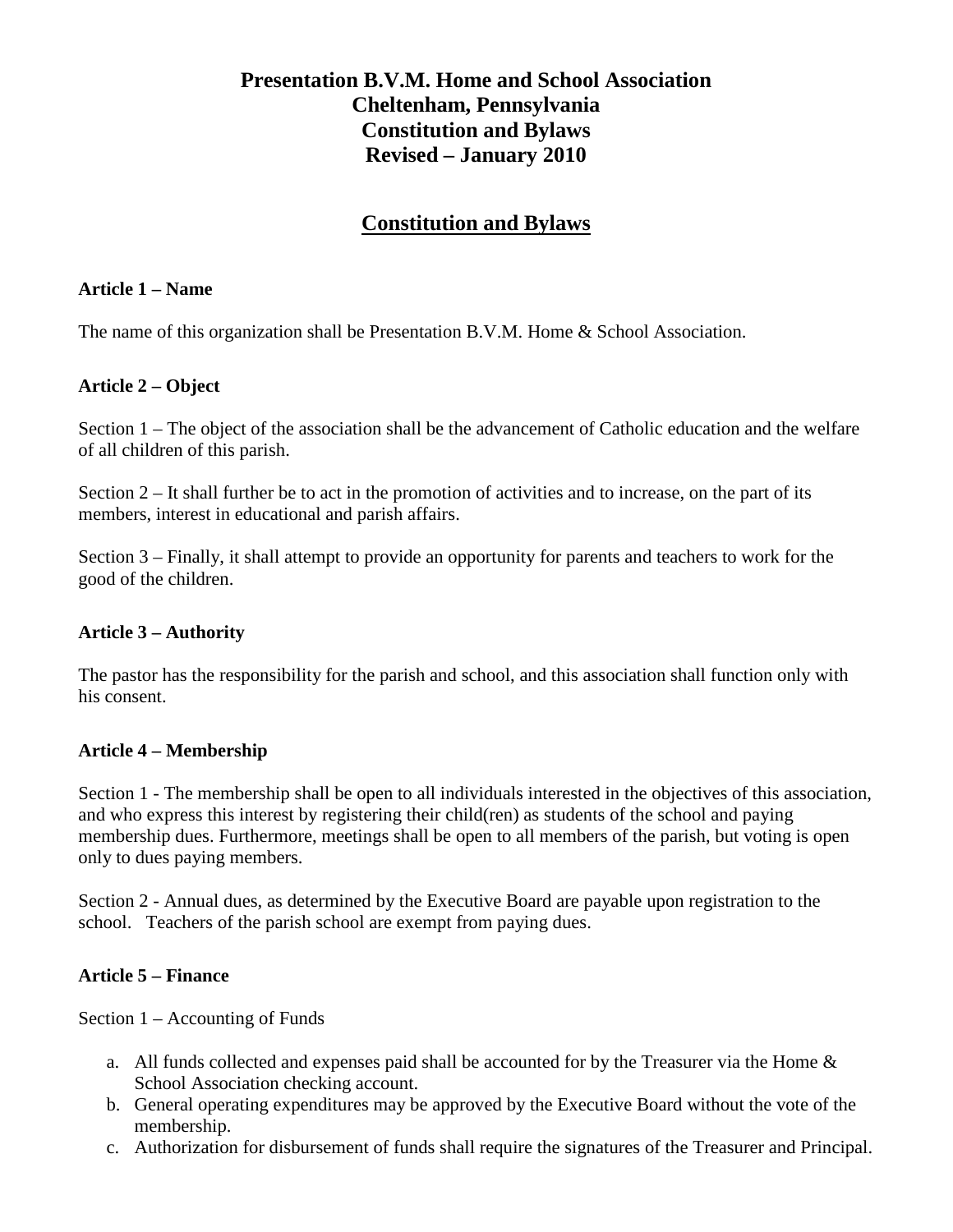d. At least One Thousand (\$1000.00) dollars shall be left in the Treasury of the Association for succeeding officers to begin the next school year.

Section 2 – Financial Reporting

a. Updated income statement and balance sheets shall be prepared by the Treasurer for the Association and presented at each Executive Board meeting. These reports shall include, but not limited to, an explanation of and accounting for Association income, expenses, and budgeted amounts for the school year-to-date.

## **Article 6 – Officers**

Section 1 - the officers of this association shall be a President, a Vice President, a Recording Secretary, a Corresponding Secretary and a Treasurer. The term of office shall be for two years, and no person shall be eligible to hold the same office for more than two consecutive terms. Term of office shall start July 1<sup>st</sup> and continue until June  $30<sup>th</sup>$  of the following year.

Section 2 – The President shall preside at all meetings of the association and of the Executive Board. He/She shall perform all the duties pertaining to the office, may appoint committees, shall be an Ex-Officio member of all committees, and shall receive notices of all such meetings. The President shall have had previous experience on the board, or have been a member of an existing committee or an active participant in school or parish functions.

Section 3 – The Vice President shall perform the duties of the President in his/her absence, and shall assume the duties of the office until the next annual election if the office of President becomes vacant.

Section 4 – The Recording Secretary shall keep a minute book showing a true and accurate record of all meetings of this association and of the Executive Board. He/she shall perform such other duties as the President or the Executive Board shall designate.

Section 5 – The Corresponding Secretary shall send notice of regular meetings to members prior to said meetings. He/she shall handle such correspondence as the President or Executive Board shall direct; and he/she shall perform such further duties as the Executive Board shall designate.

Section 6 – The Treasurer shall receive all dues and other monies, and shall make disbursement only as directed by the Executive Board. He/she shall make a verbal financial report at each general meeting in addition to a written annual report which shall be examined and certified by the members of the Executive Board. In the absence of the Treasurer, the Vice President will have the authority to sign checks.

Section 7 – The officers may appoint the chairpersons of committees.

## **Article 7 – Executive Board**

Section 1 – The administrative body of this association shall be known as the Executive Board. The Board shall consist of a current faculty representative, the Association's President, Vice President, Secretaries, Treasurer, and the school Principal.

Section 2 – All matters of policy and administration shall be vested in this Board.

Section 3 – A quorum of the Executive Board shall be a majority of the members thereof.